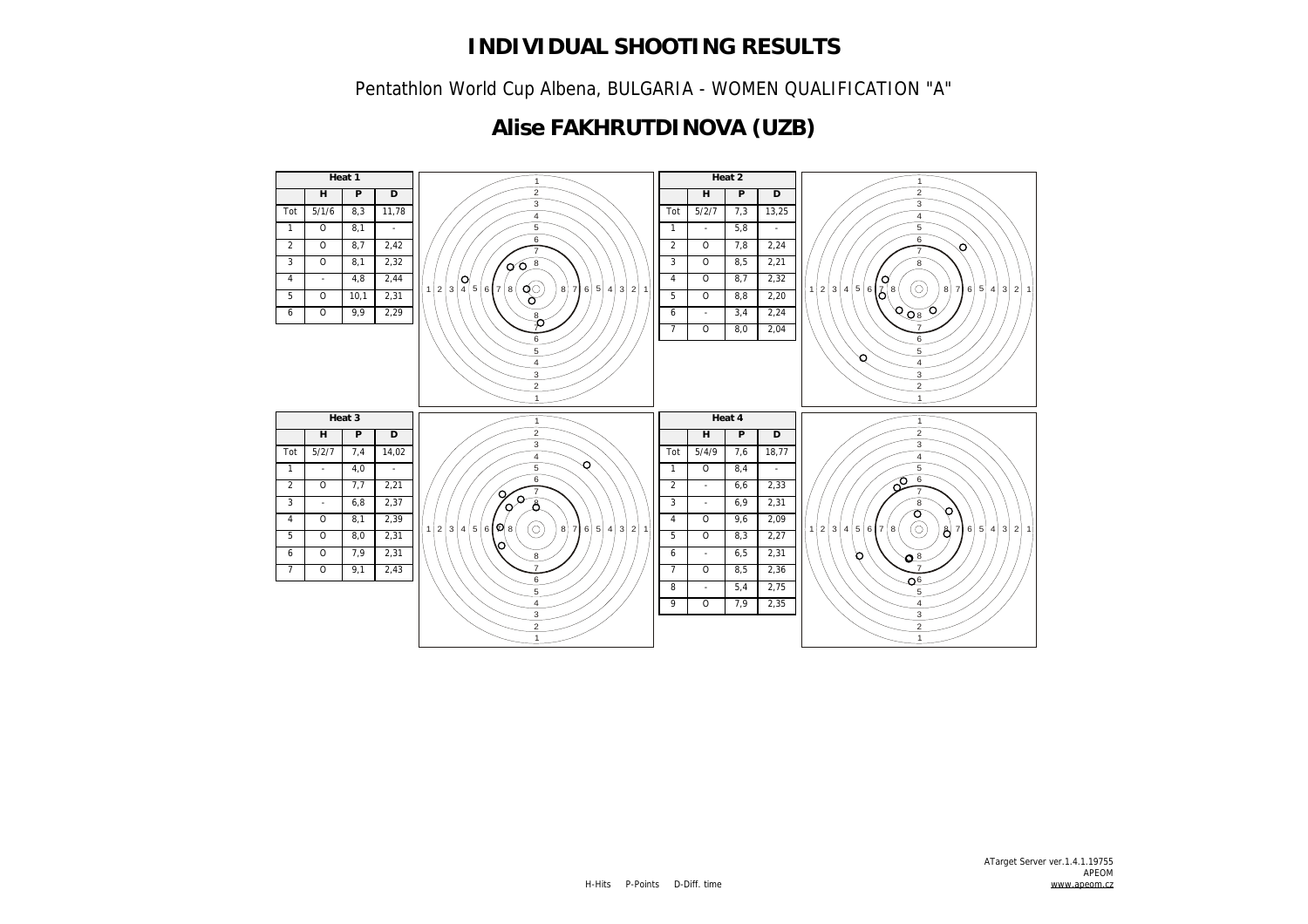Pentathlon World Cup Albena, BULGARIA - WOMEN QUALIFICATION "A"

## **Ieva SERAPINAITE (LTU)**

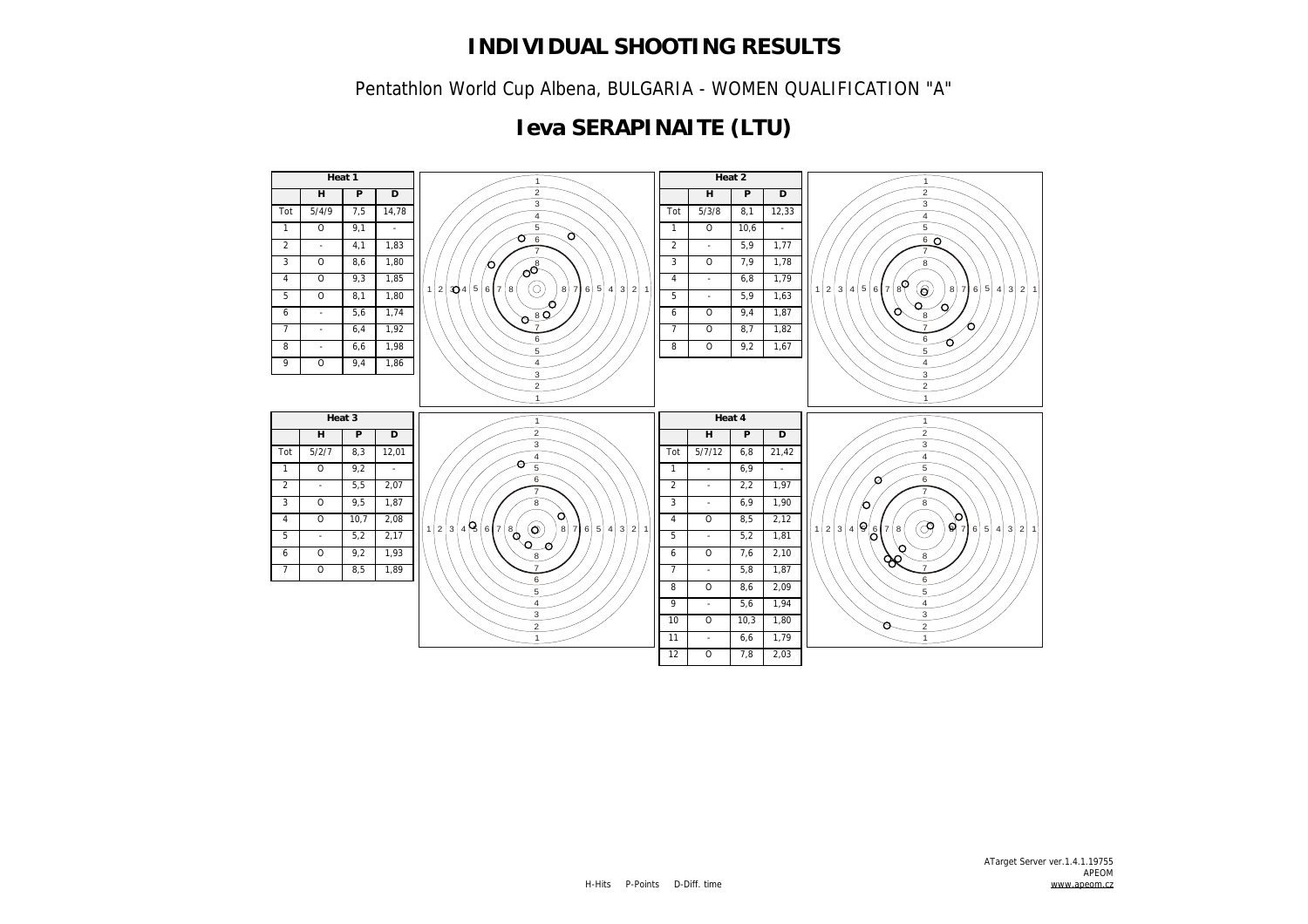Pentathlon World Cup Albena, BULGARIA - WOMEN QUALIFICATION "A"

## **Elodie CLOUVEL (FRA)**

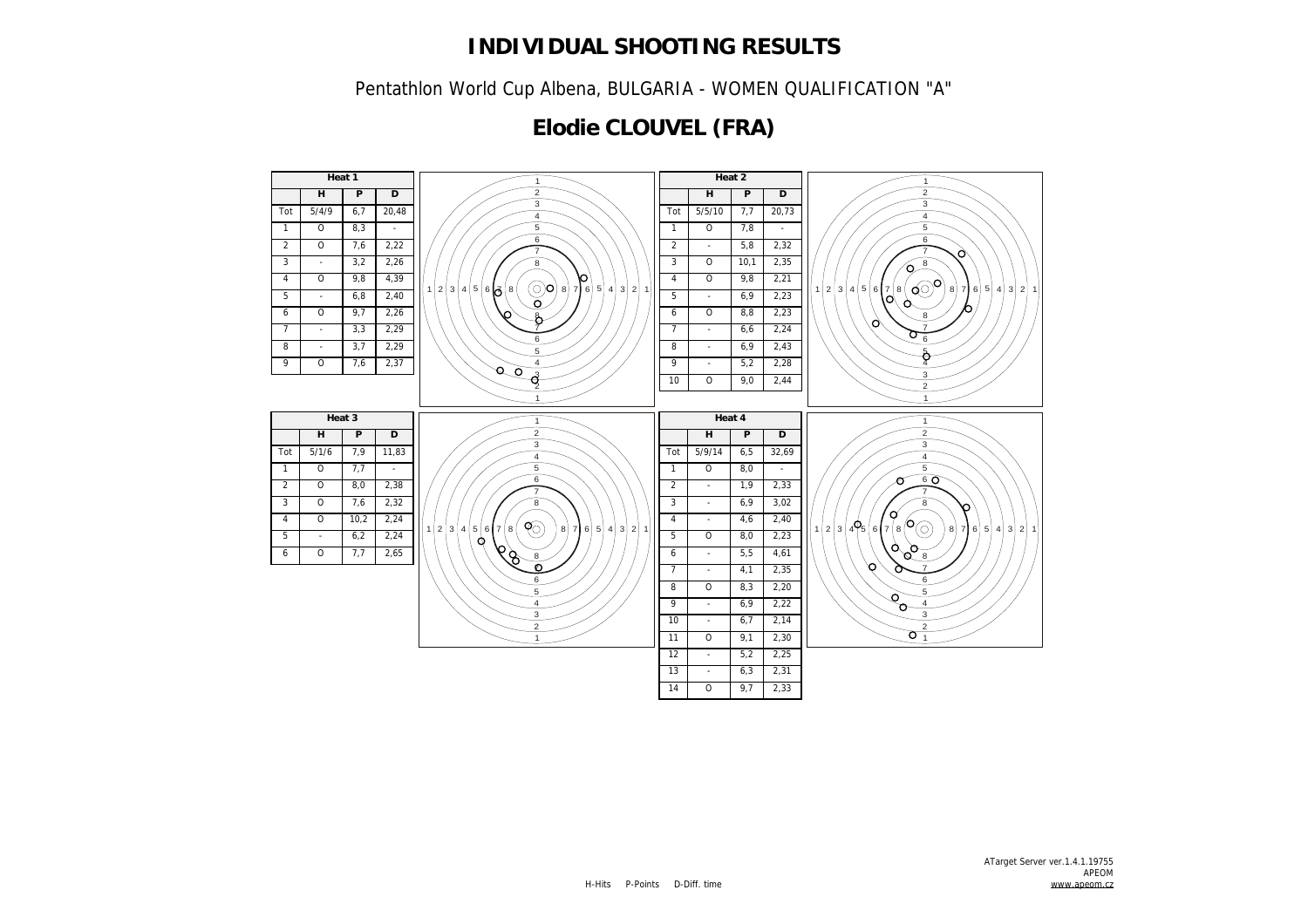Pentathlon World Cup Albena, BULGARIA - WOMEN QUALIFICATION "A"

## **Aurora TOGNETTI (ITA)**

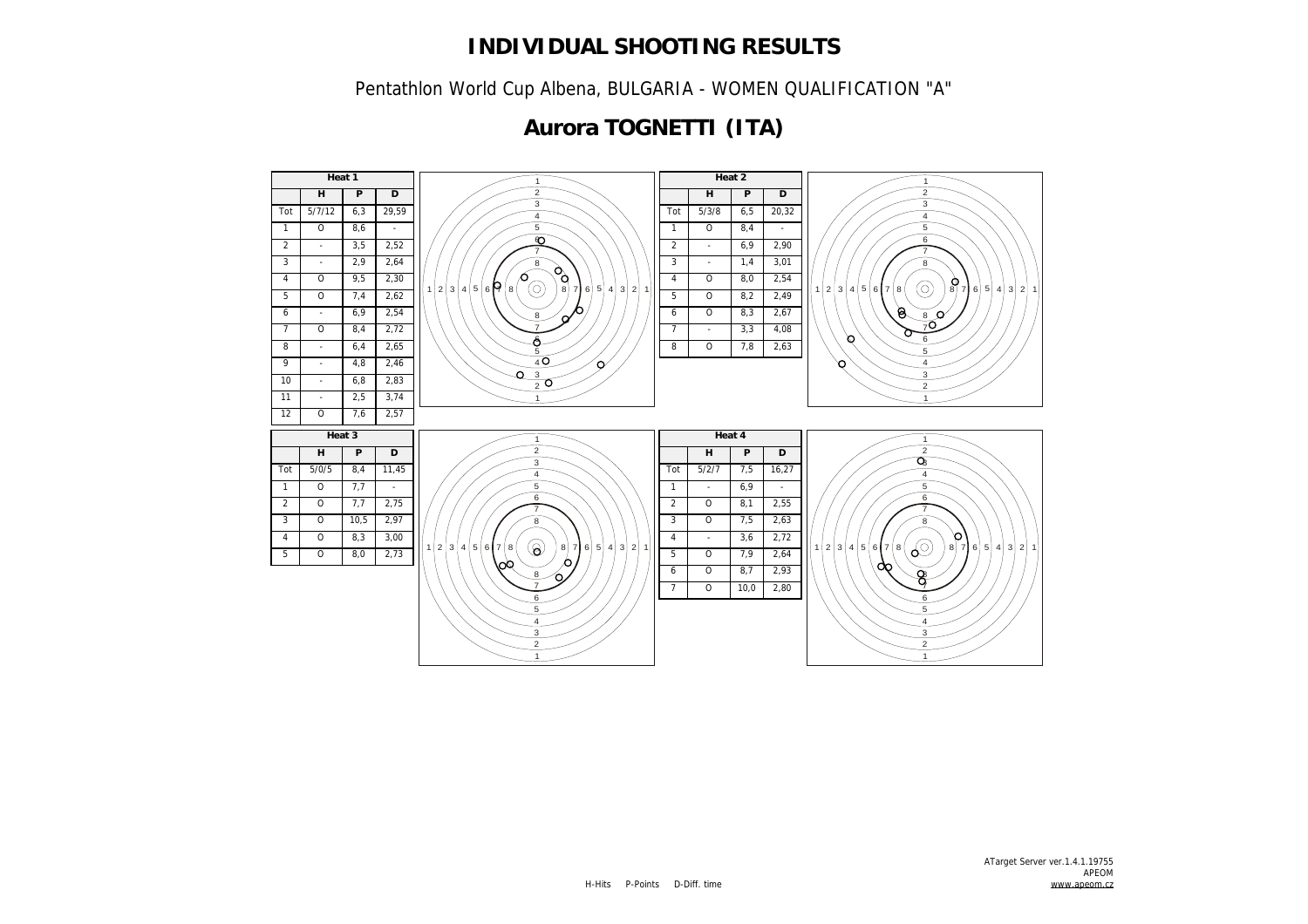Pentathlon World Cup Albena, BULGARIA - WOMEN QUALIFICATION "A"

## **Charlie FOLLETT (GBR)**

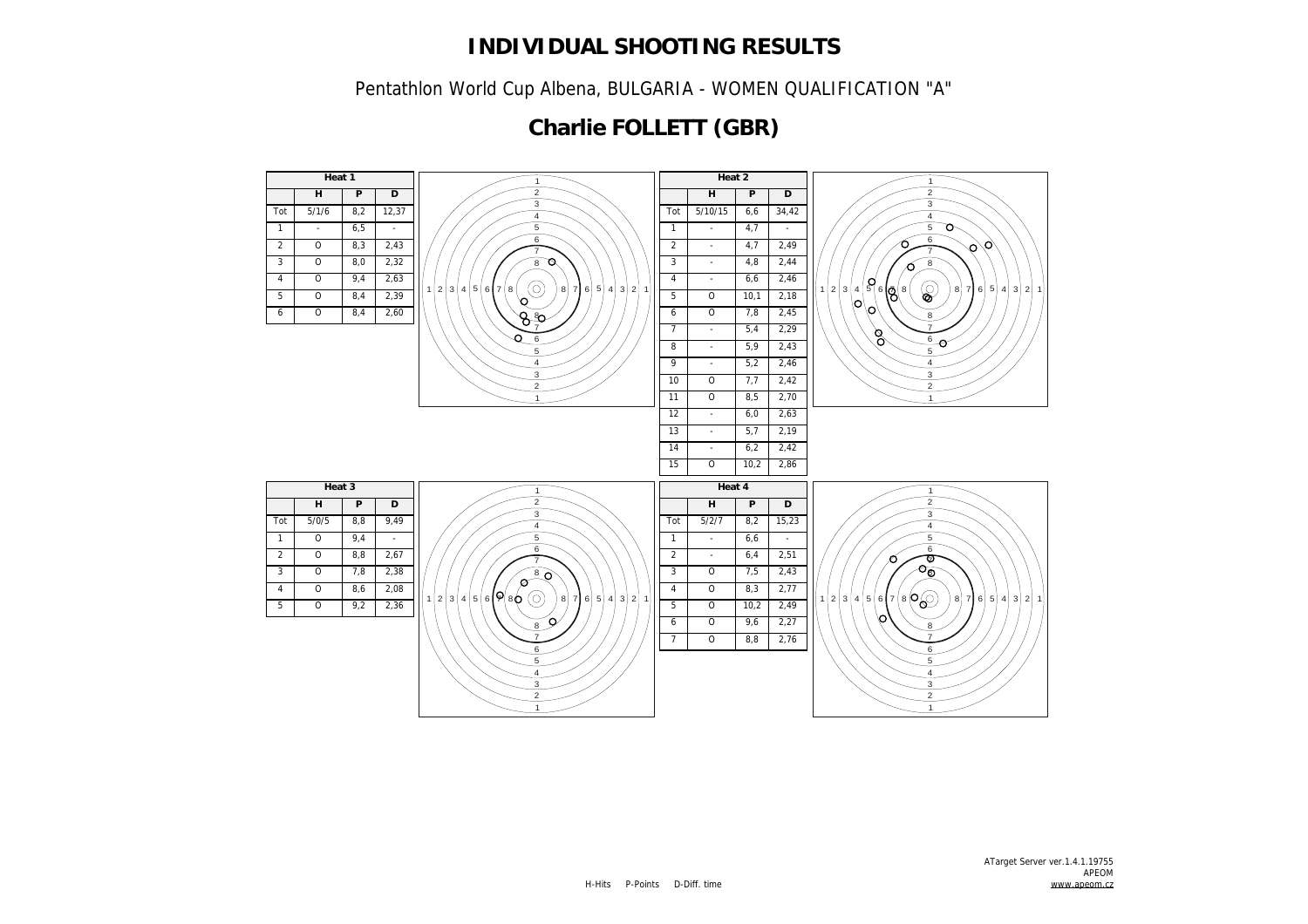Pentathlon World Cup Albena, BULGARIA - WOMEN QUALIFICATION "A"

## **Alice RINAUDO (ITA)**

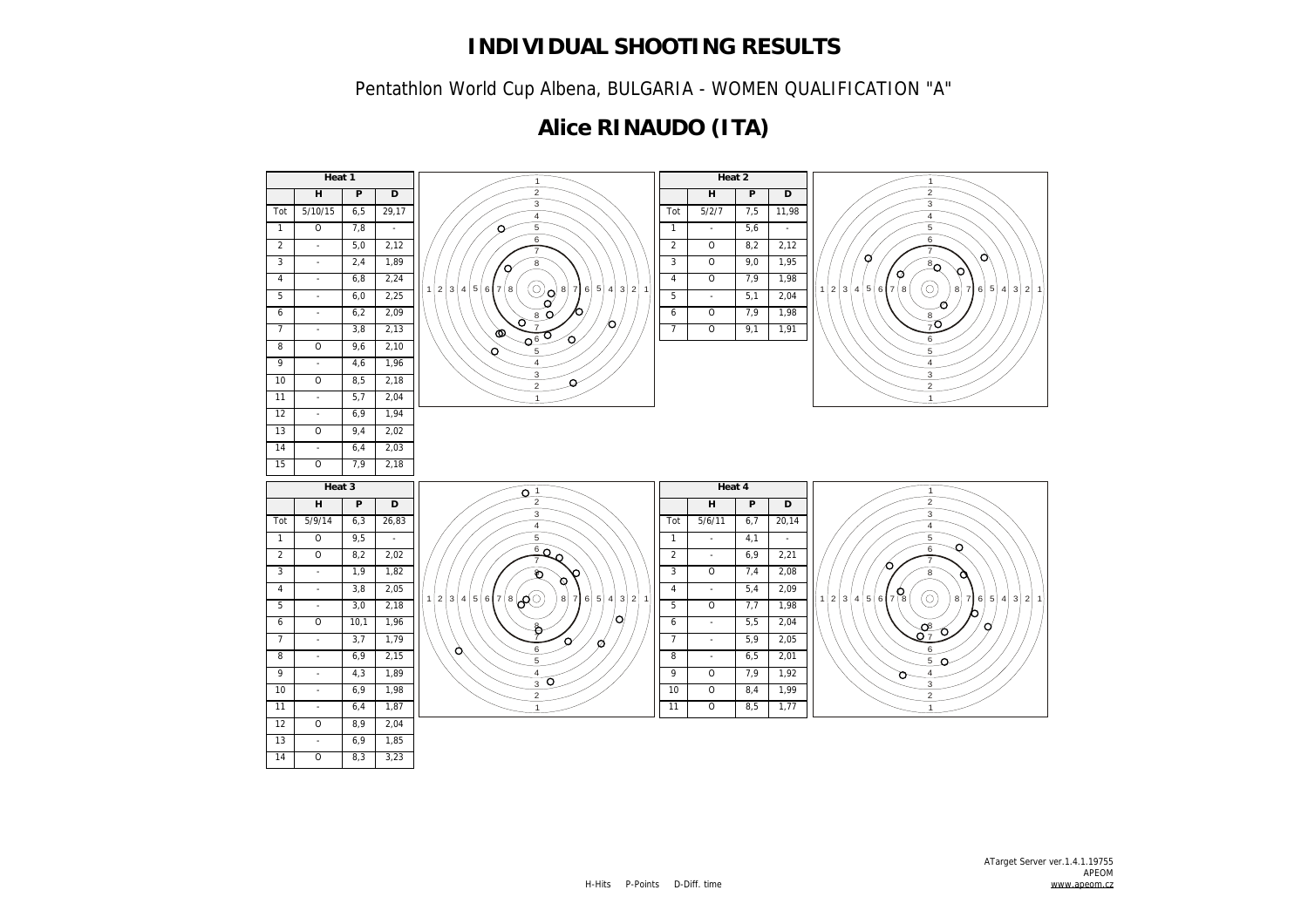Pentathlon World Cup Albena, BULGARIA - WOMEN QUALIFICATION "A"



## **Tamara VEGA (MEX)**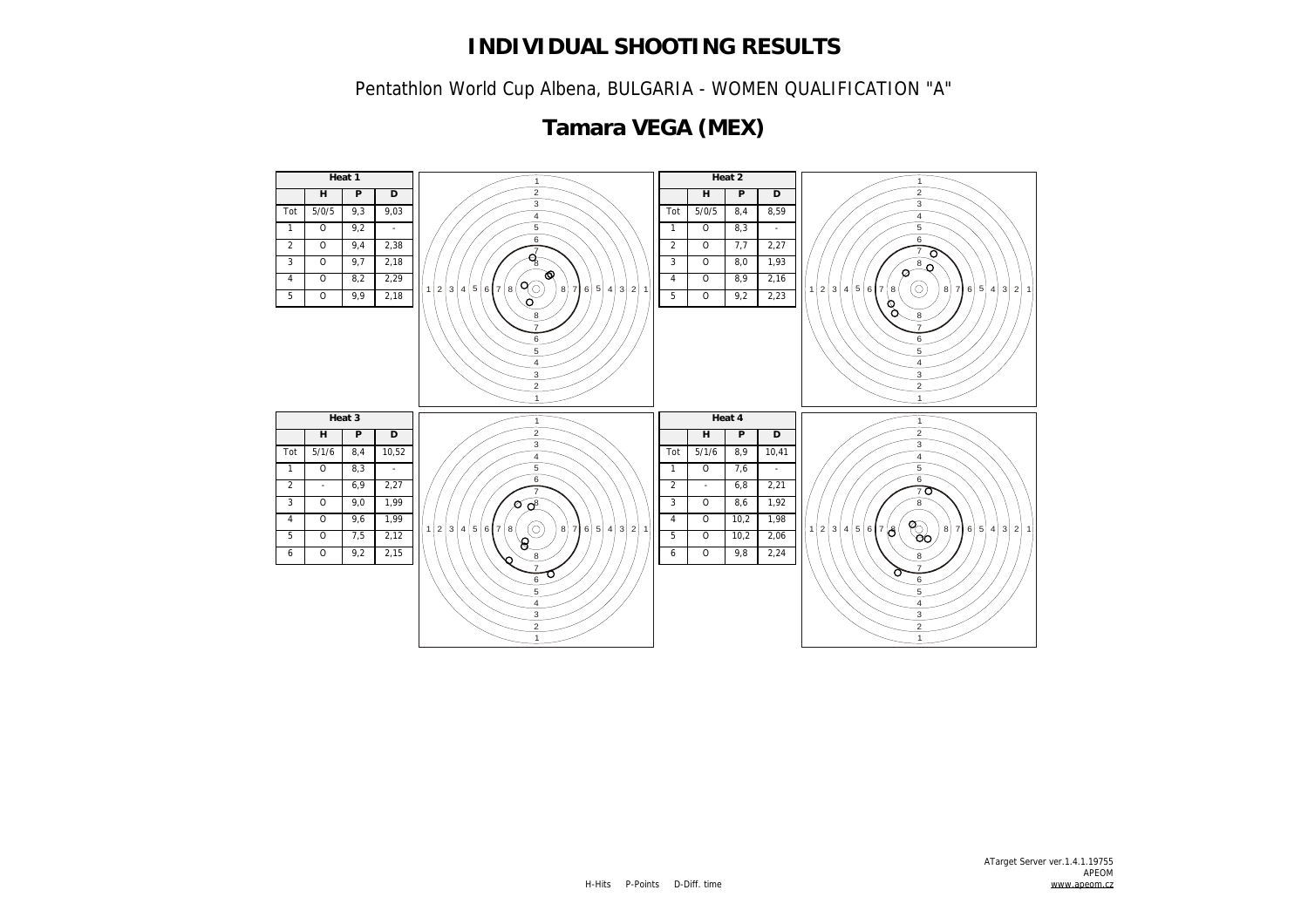Pentathlon World Cup Albena, BULGARIA - WOMEN QUALIFICATION "A"

## **Hana SHIBATA (JPN)**

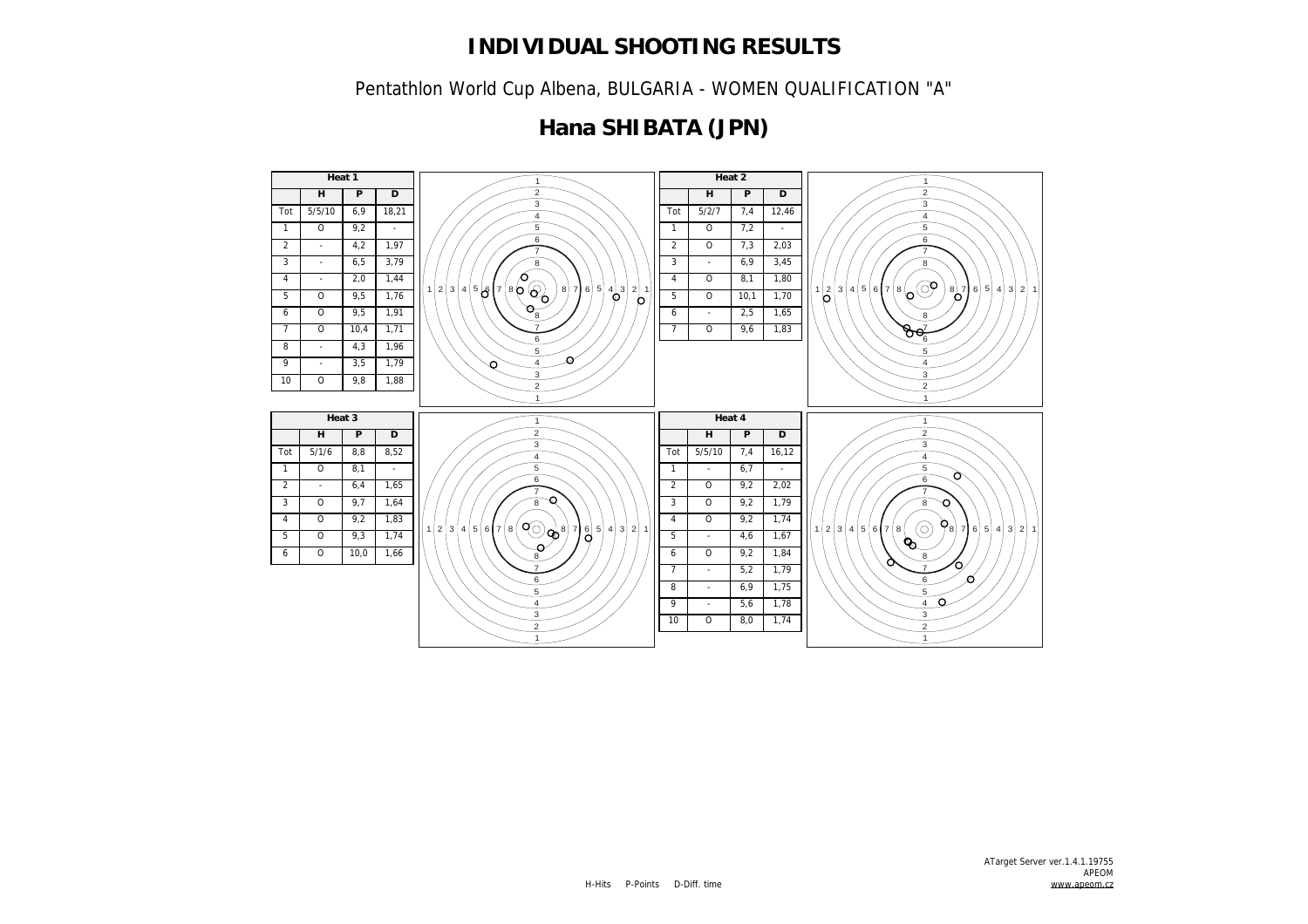Pentathlon World Cup Albena, BULGARIA - WOMEN QUALIFICATION "A"

## **Anna MALISZEWSKA (POL)**

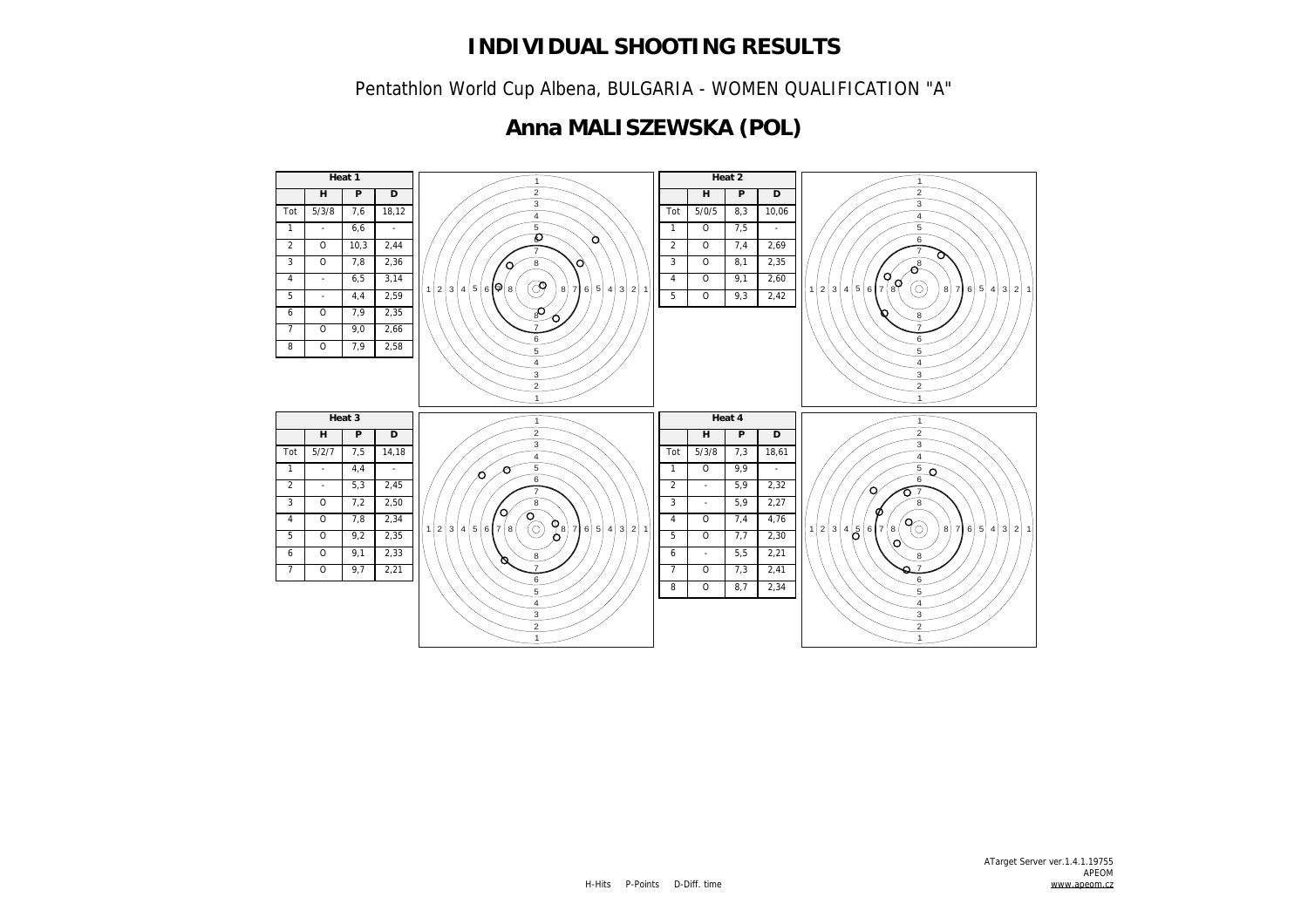Pentathlon World Cup Albena, BULGARIA - WOMEN QUALIFICATION "A"

## **Elzbieta ADOMAITYTE (LTU)**

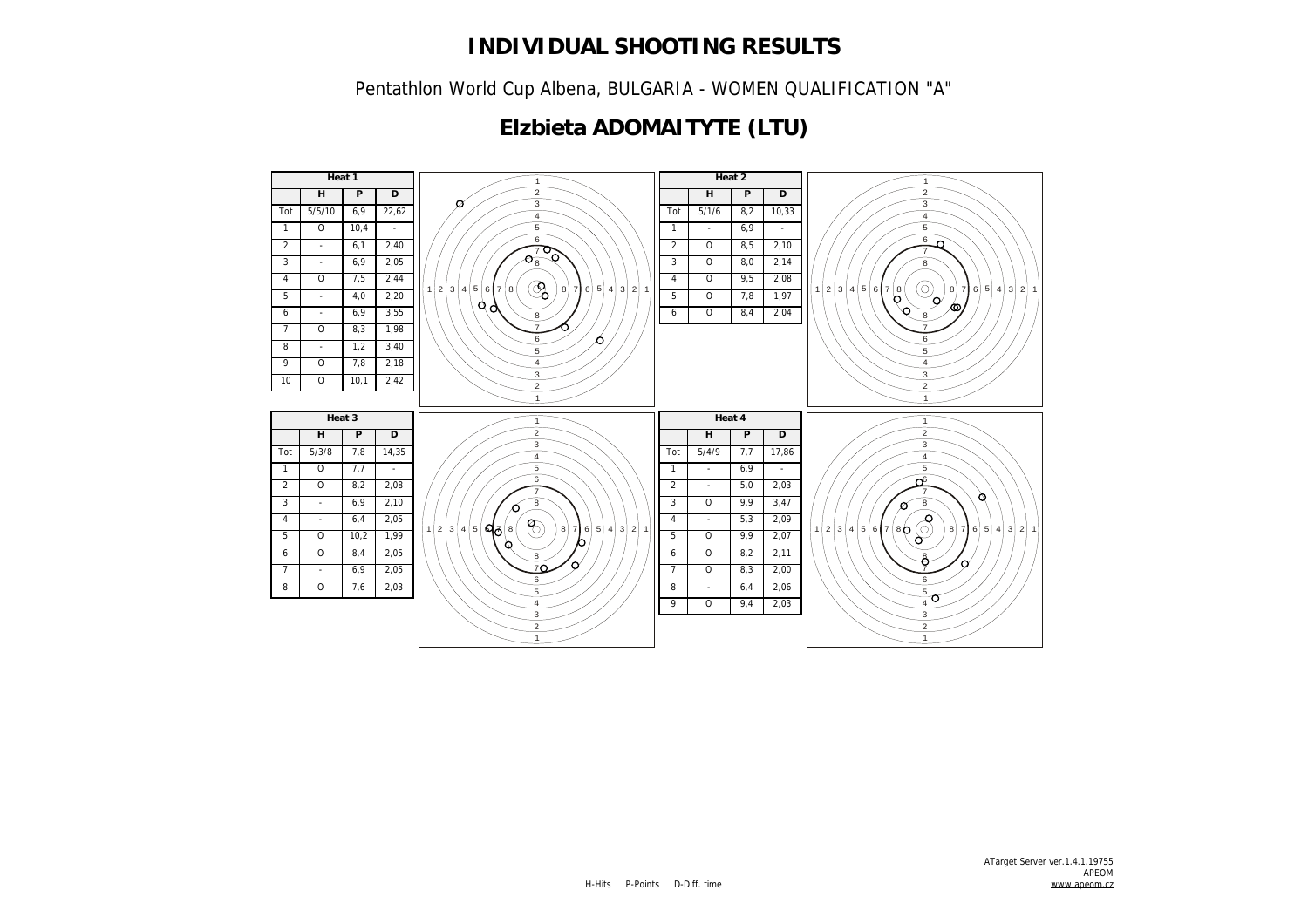Pentathlon World Cup Albena, BULGARIA - WOMEN QUALIFICATION "A"

## **Ilke OZYUKSEL (TUR)**

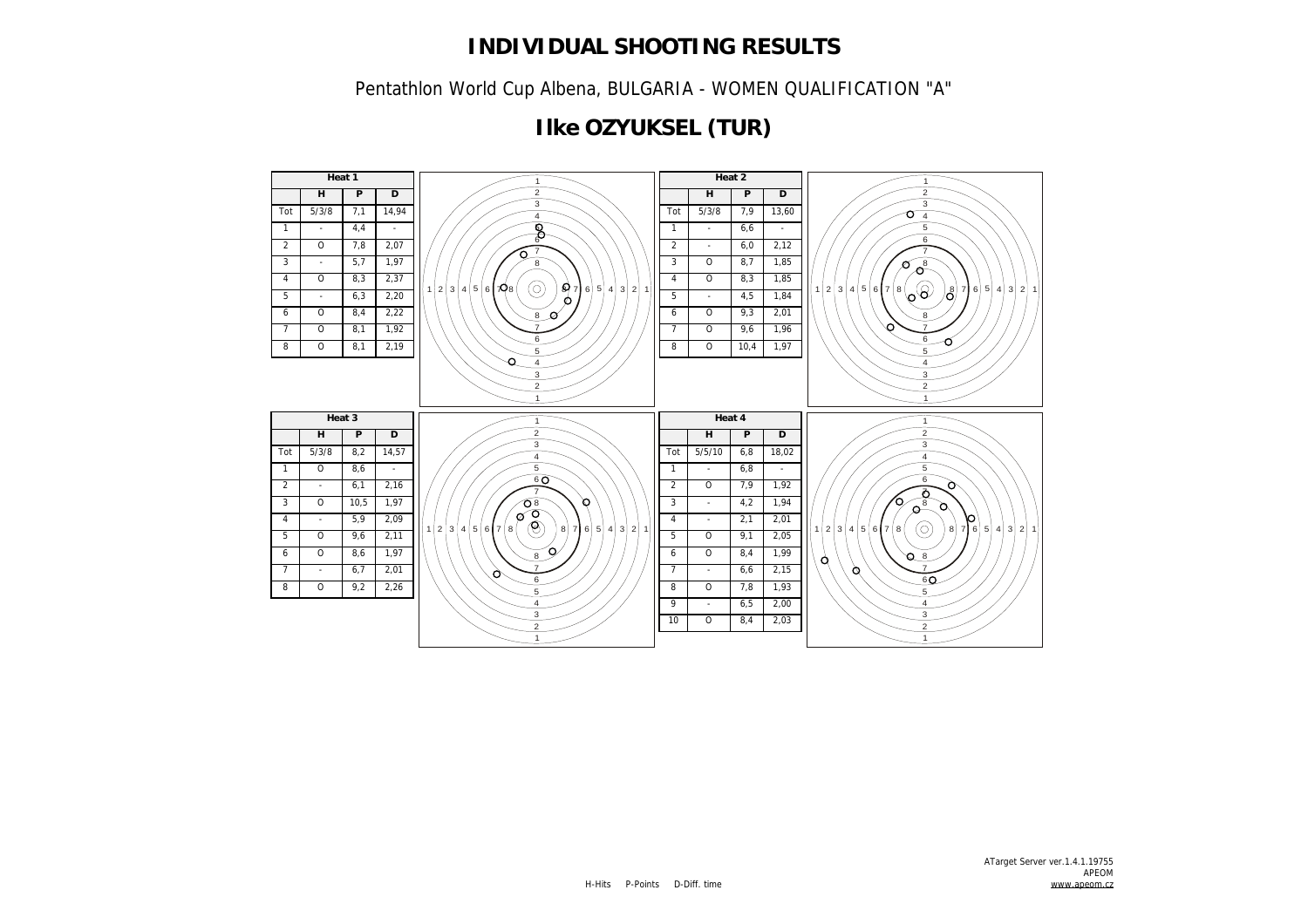Pentathlon World Cup Albena, BULGARIA - WOMEN QUALIFICATION "A"

## **Catherine Mayran OLIVER (MEX)**

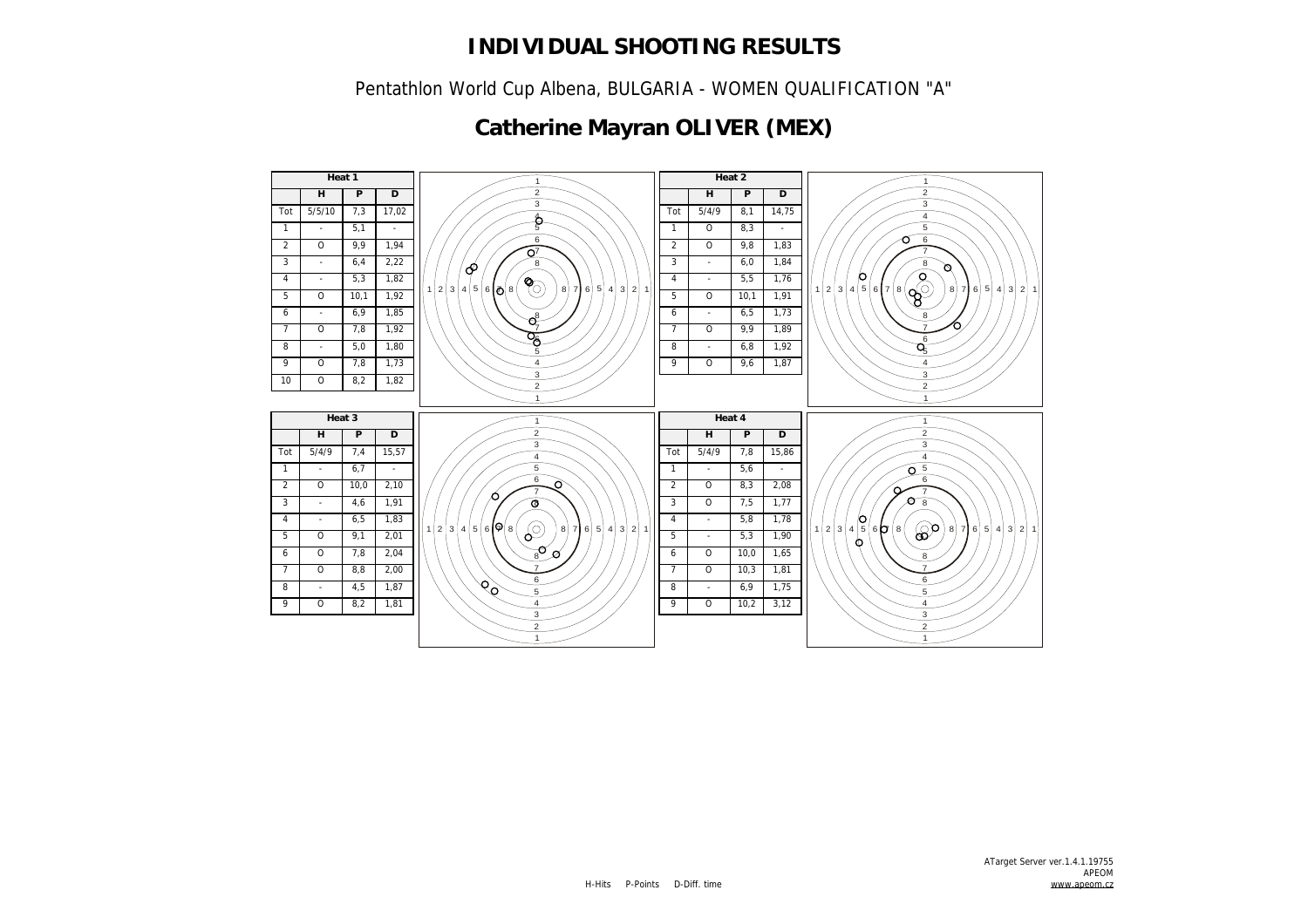Pentathlon World Cup Albena, BULGARIA - WOMEN QUALIFICATION "A"

## **Jessica DAVIS (USA)**

![](_page_12_Figure_3.jpeg)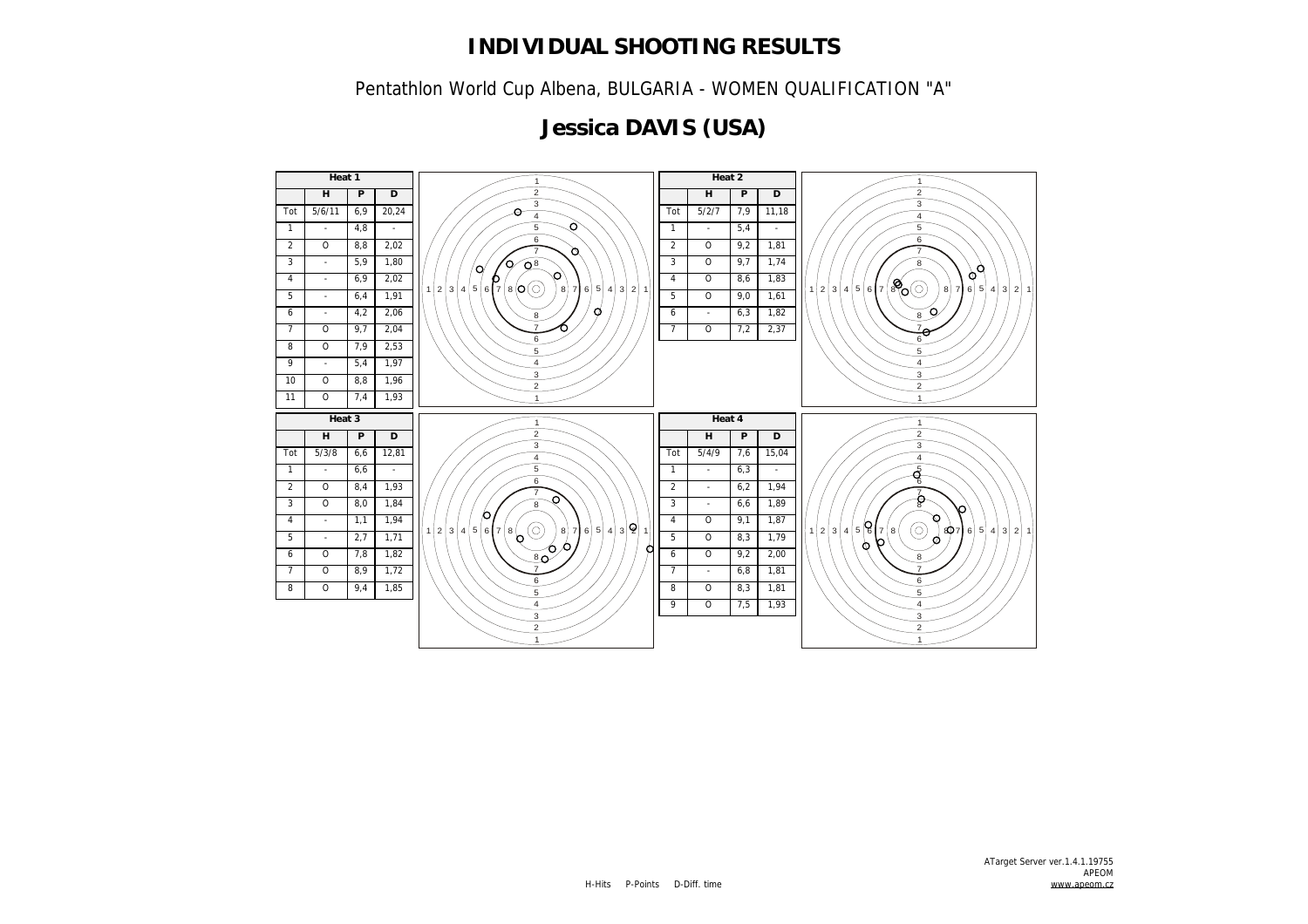Pentathlon World Cup Albena, BULGARIA - WOMEN QUALIFICATION "A"

# **Naomi ROSS (USA)**

![](_page_13_Figure_3.jpeg)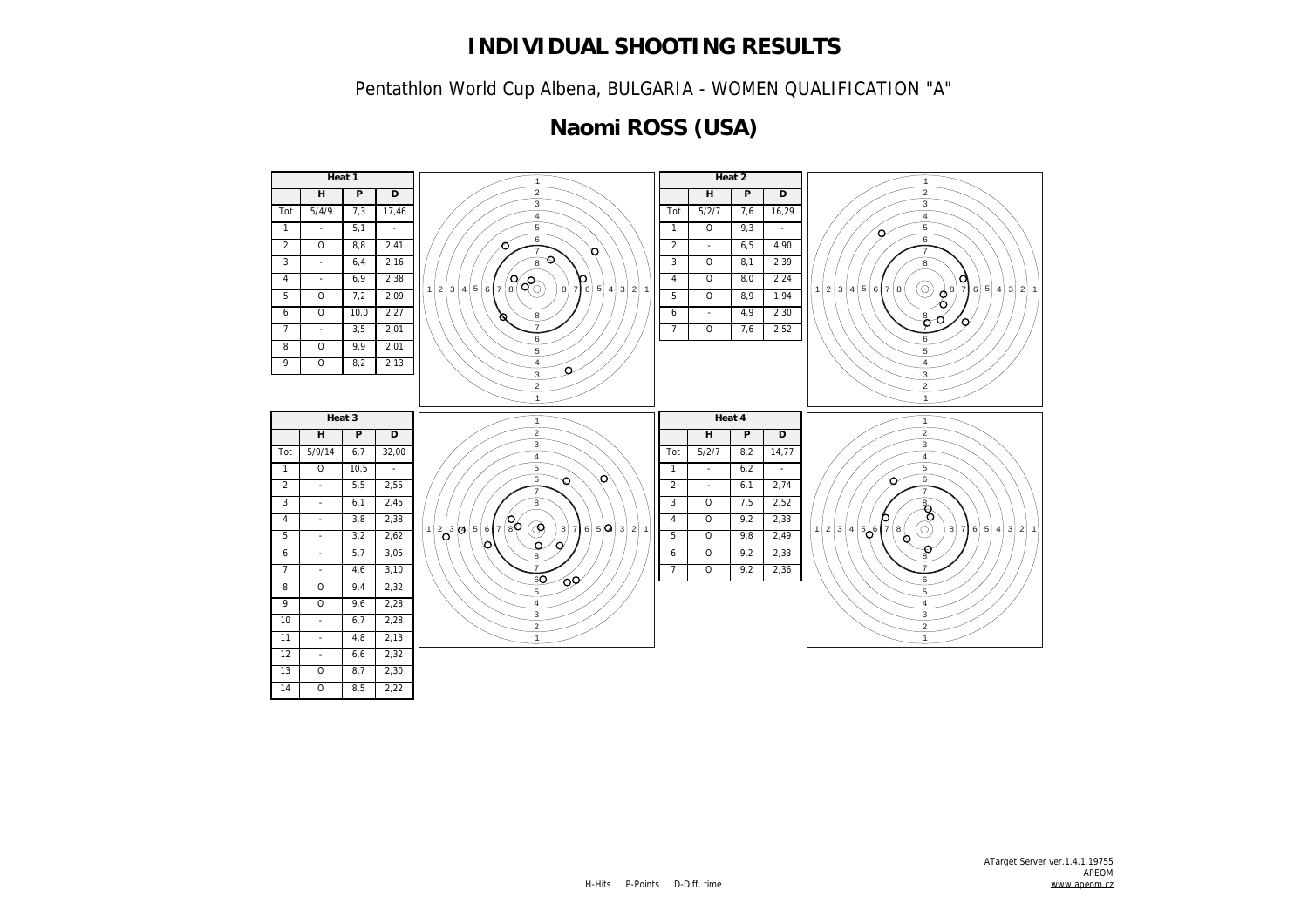Pentathlon World Cup Albena, BULGARIA - WOMEN QUALIFICATION "A"

## **Karolina KRENKOVA (CZE)**

![](_page_14_Figure_3.jpeg)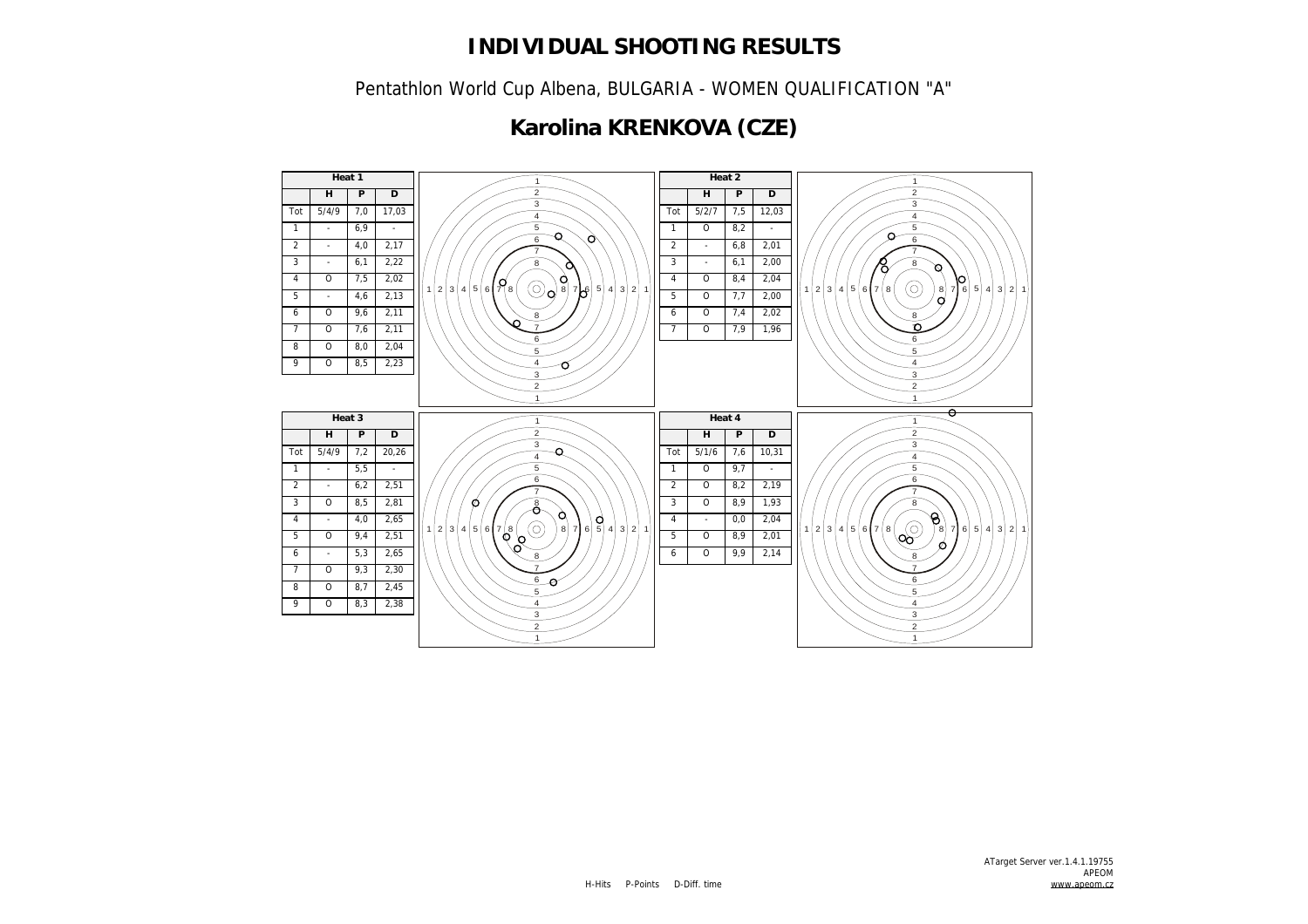Pentathlon World Cup Albena, BULGARIA - WOMEN QUALIFICATION "A"

## **Haeun JANG (KOR)**

![](_page_15_Figure_3.jpeg)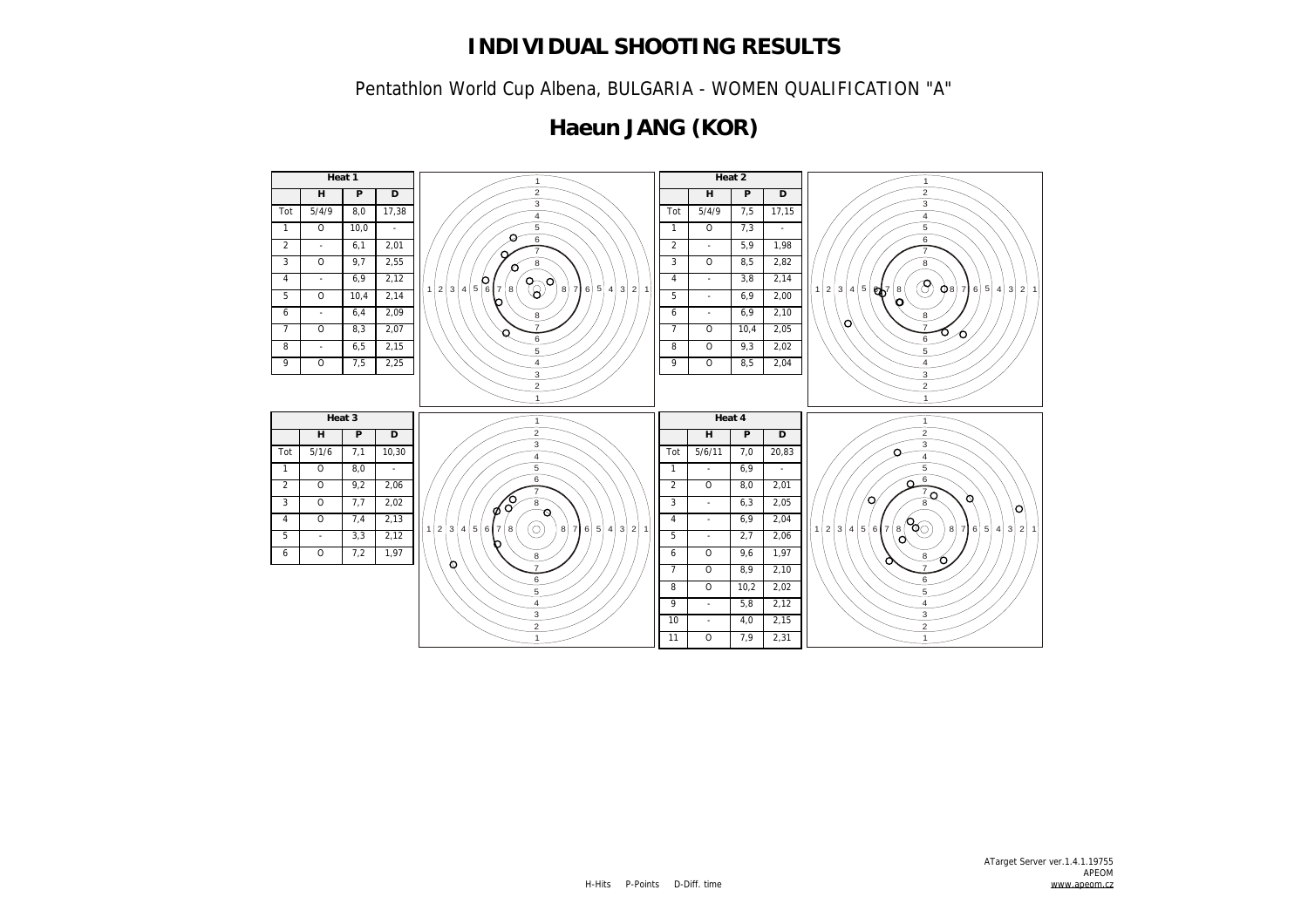Pentathlon World Cup Albena, BULGARIA - WOMEN QUALIFICATION "A"

## **Malak ISMAIL (EGY)**

![](_page_16_Figure_3.jpeg)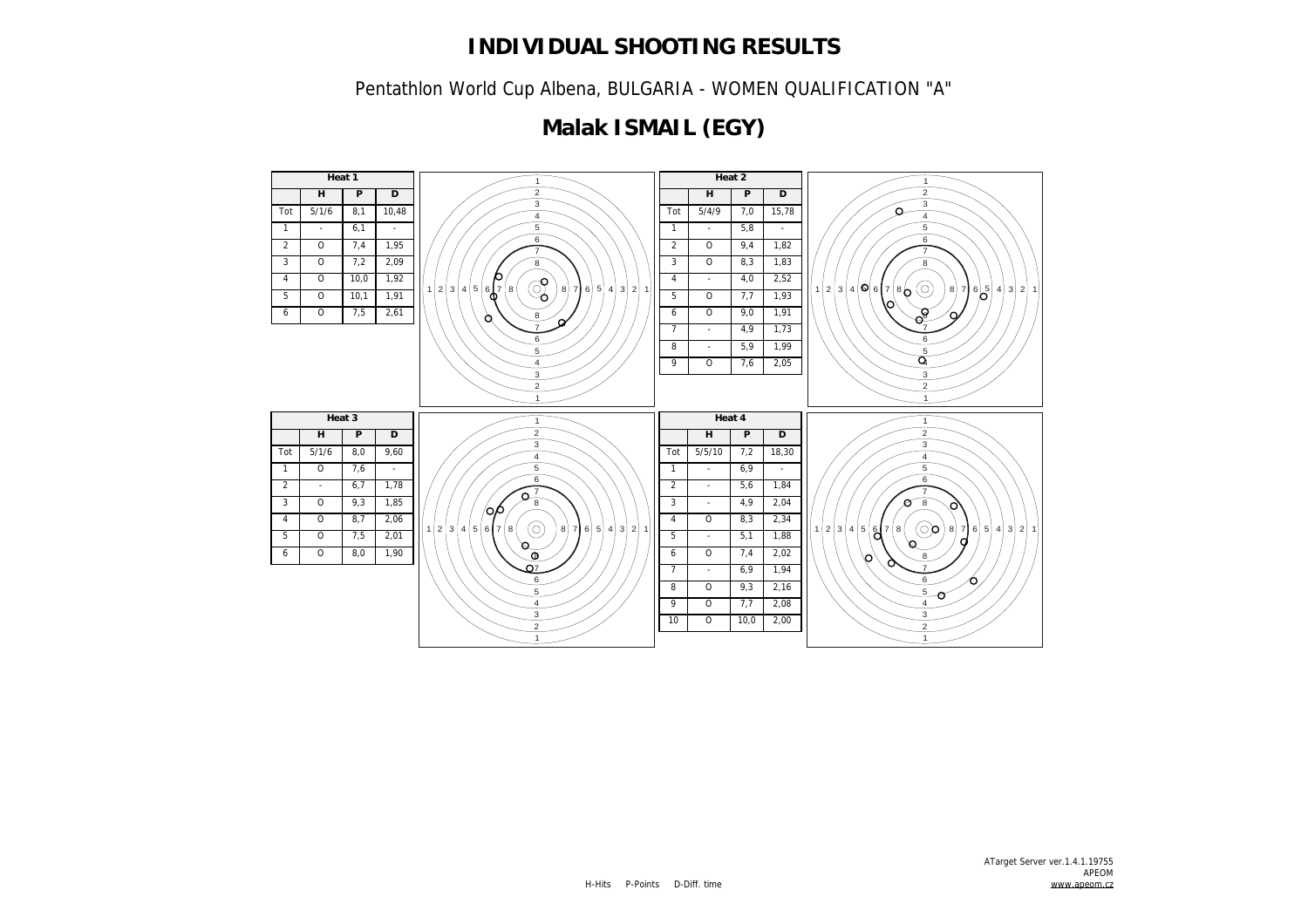Pentathlon World Cup Albena, BULGARIA - WOMEN QUALIFICATION "A"

## **Kamilla RETI (HUN)**

![](_page_17_Figure_3.jpeg)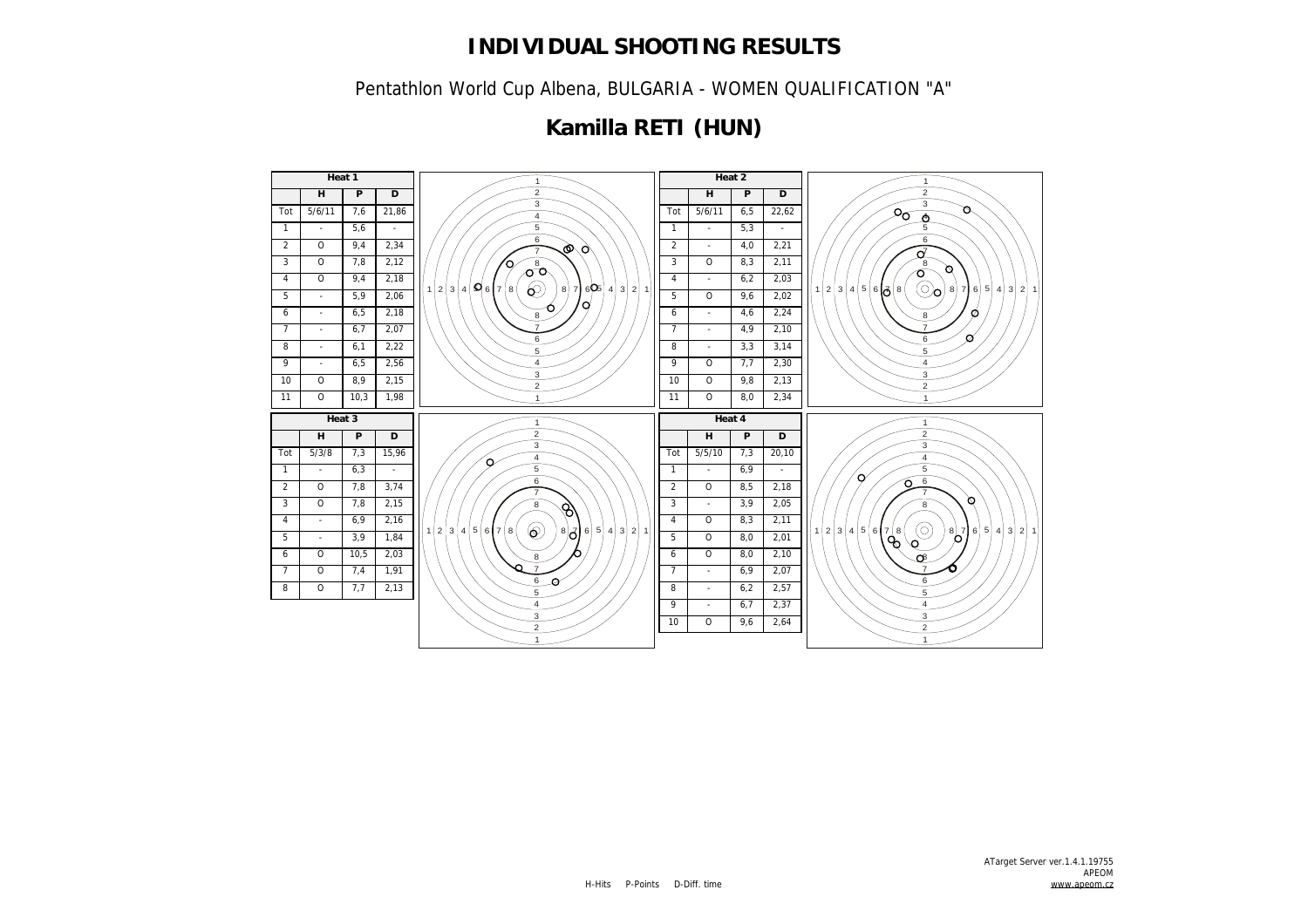Pentathlon World Cup Albena, BULGARIA - WOMEN QUALIFICATION "A"

## **Rita ERDOS (HUN)**

![](_page_18_Figure_3.jpeg)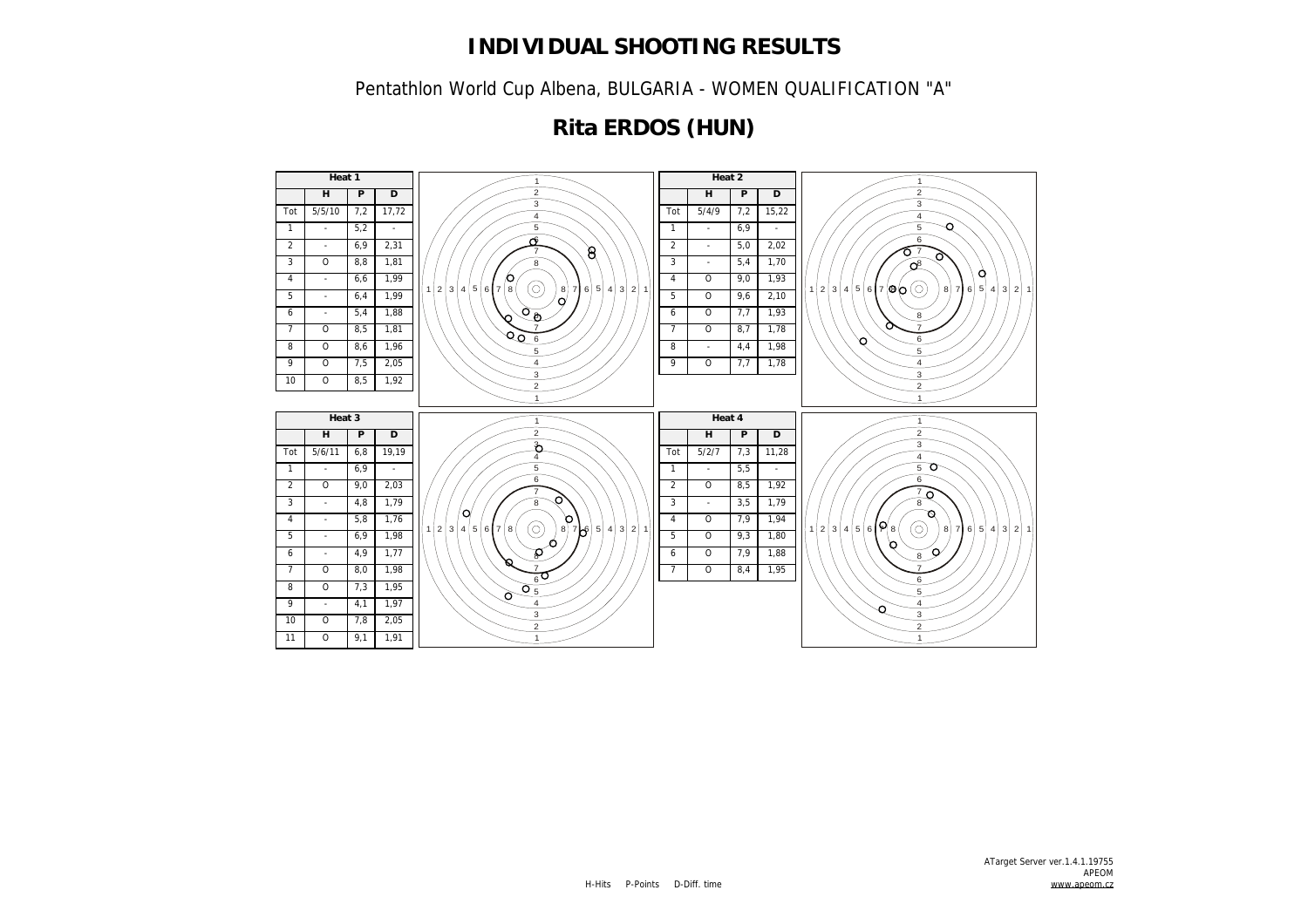Pentathlon World Cup Albena, BULGARIA - WOMEN QUALIFICATION "A"

## **Jessica VARLEY (GBR)**

![](_page_19_Figure_3.jpeg)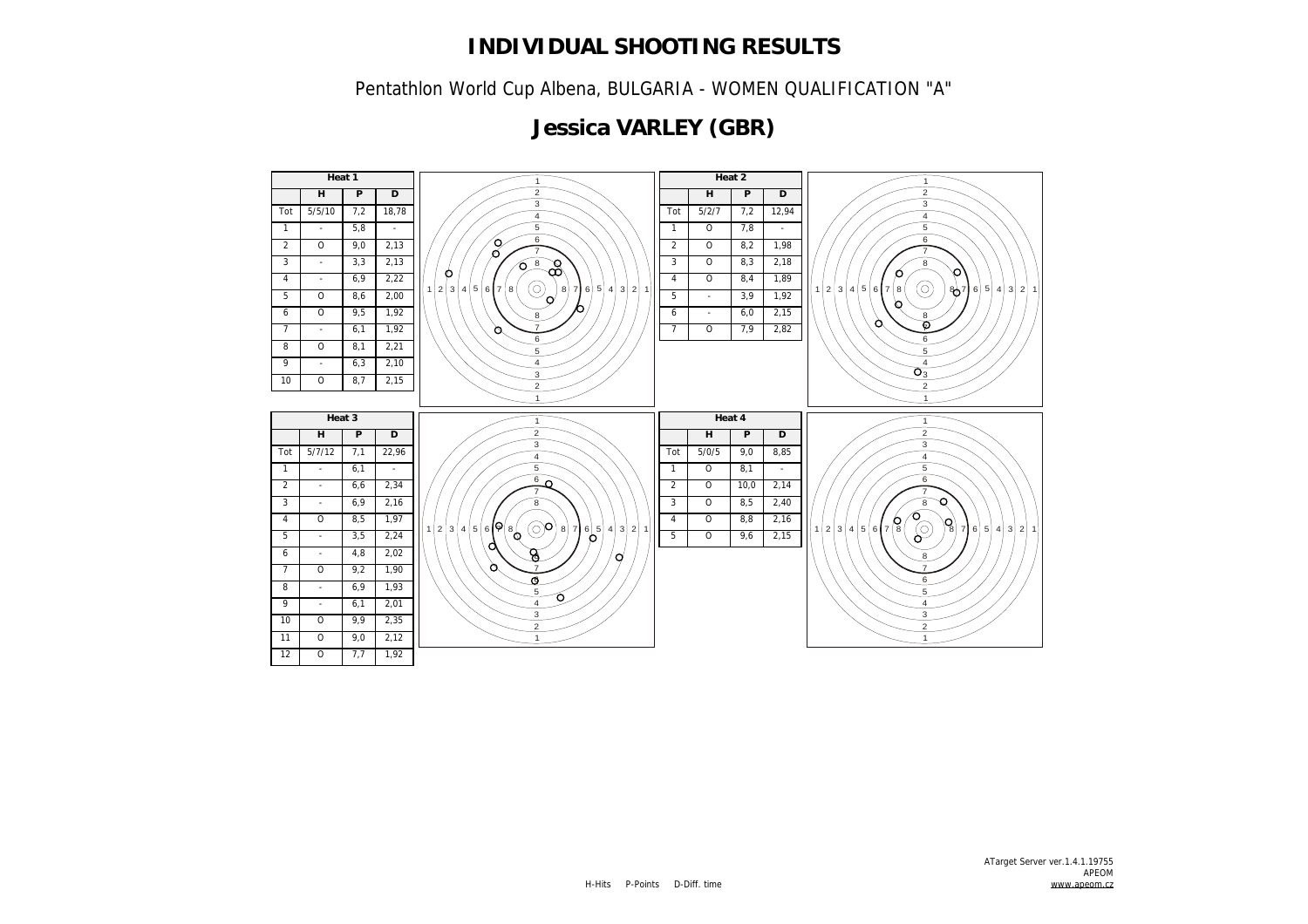Pentathlon World Cup Albena, BULGARIA - WOMEN QUALIFICATION "A"

## **Natalia HACHULSKA (POL)**

![](_page_20_Figure_3.jpeg)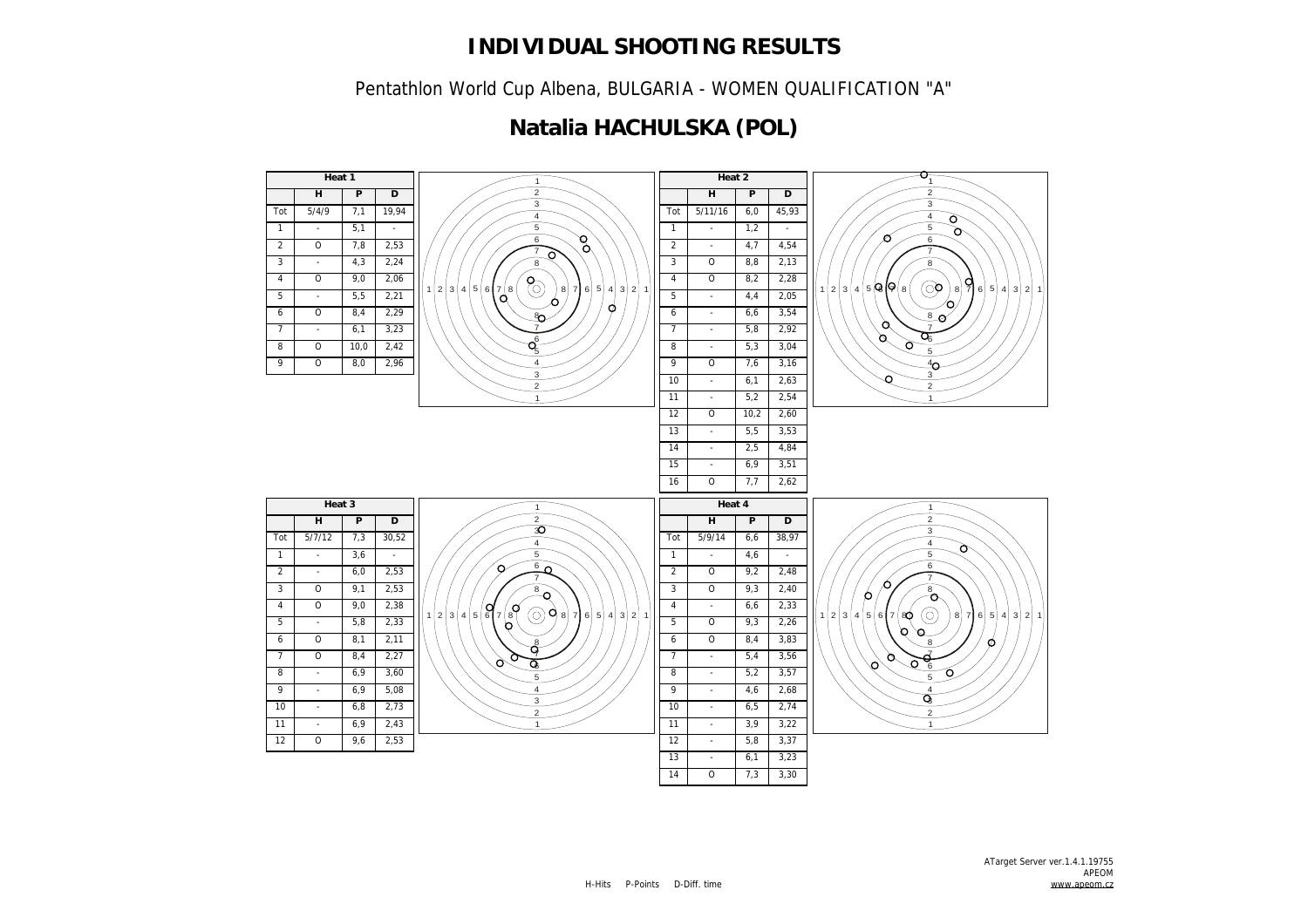Pentathlon World Cup Albena, BULGARIA - WOMEN QUALIFICATION "A"

## **Dimana STEFANOVA (BUL)**

![](_page_21_Figure_3.jpeg)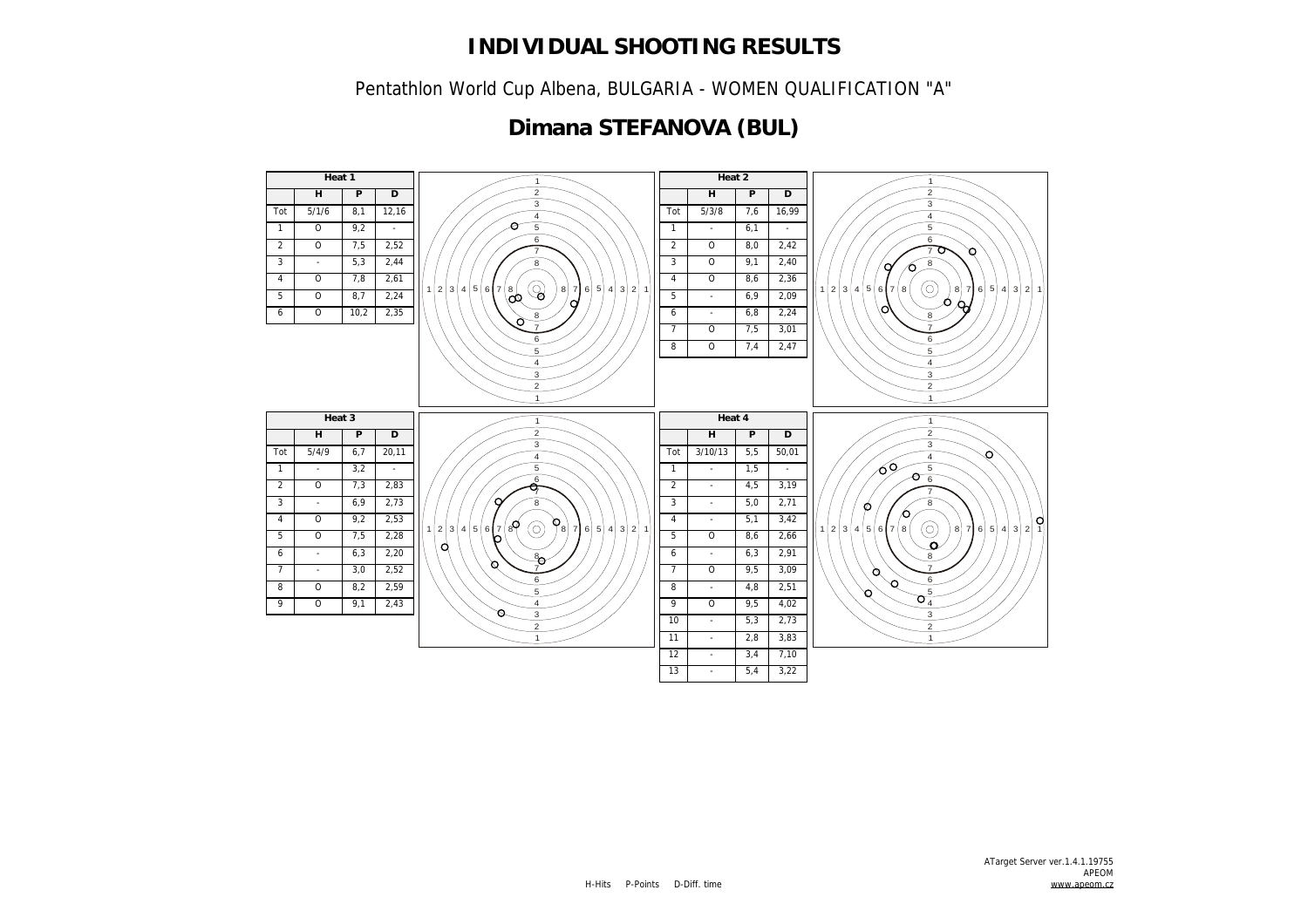Pentathlon World Cup Albena, BULGARIA - WOMEN QUALIFICATION "A"

### **Shino YAMANAKA (JPN)**

![](_page_22_Figure_3.jpeg)